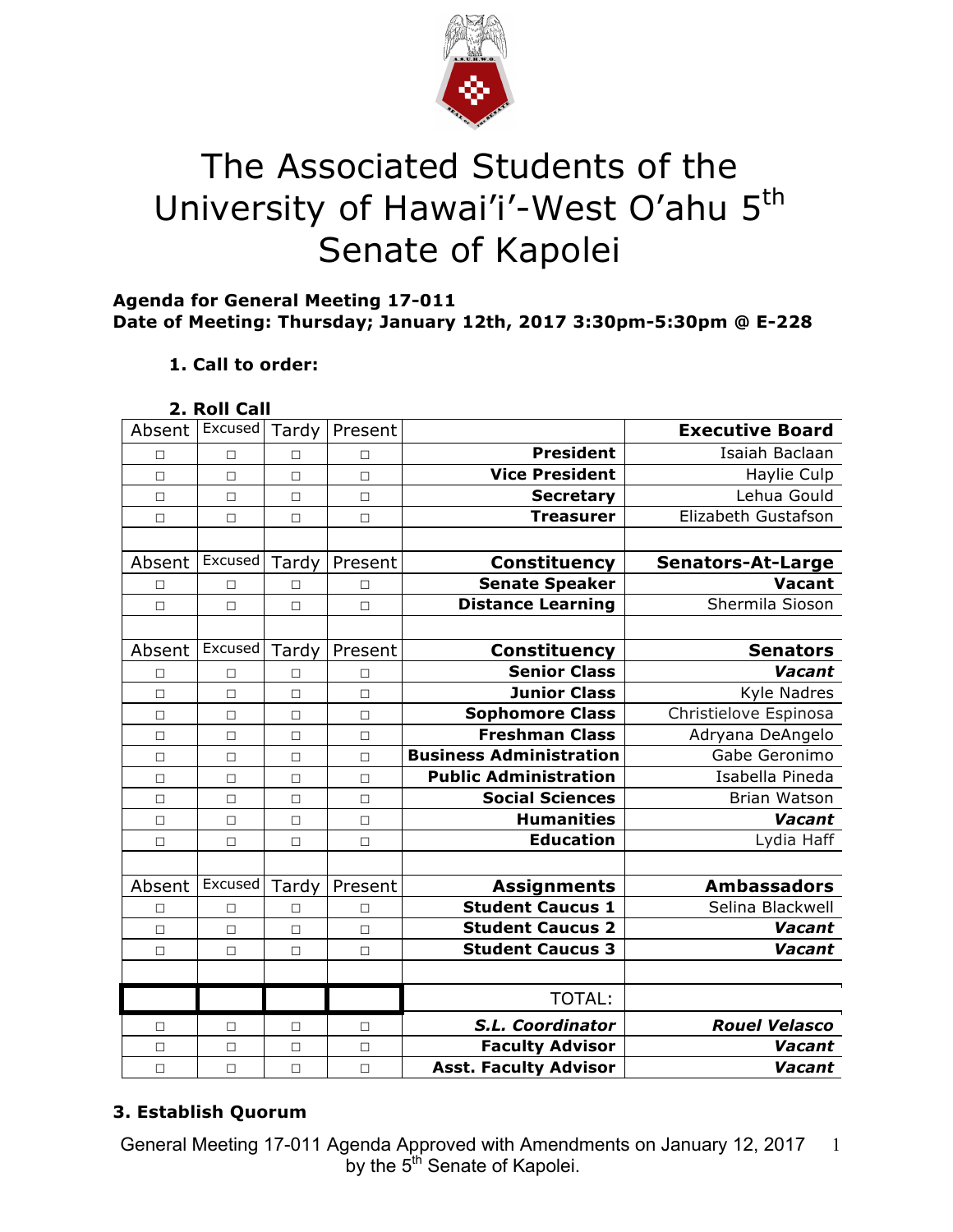### 3.1 Quorum Established? Yes

#### **4. Open Forum Guest**

#### **5. Approval of Agenda and Minutes**

- 5.1 Minutes for Meeting 17-010 Motion: Second: Vote:
- 5.2 Agenda for Meeting 17-011 Motion: Second: Vote:

#### **6. Internal Reports**

- 6.1 President
- 6.2 Vice President
- 6.3 Secretary
- 6.4 Treasurer
- 6.5 Advisors
- 6.6 *Standing Committee Reports*
- 6.6.1 Budget & Finance
- 6.6.2 Activities
- 6.6.3 Legislative
- 6.7 *Ad Hoc Committee Reports*
- 6.8 *Senators Report*
- 6.8.1 Senate Speaker **N/A**
- 6.8.1 Distance Learning
- 6.8.2 Senior Class **N/A**
- 6.8.3 Junior Class
- 6.8.4 Sophomore Class
- 6.8.5 Freshman Class
- 6.8.6 Business Administration Division
- 6.8.7 Public Administration Division
- 6.8.8 Social Sciences Division
- 6.8.9 Humanities Division **N/A**
- 6.8.10 Education Division
- 6.9 Caucus Ambassadors Report
- 6.10 *Campus Committees Report*
- -Communications Committee
- -Transportation Committee
- -Technology Committee
- -Health Committee
- -Strategic Planning Committee